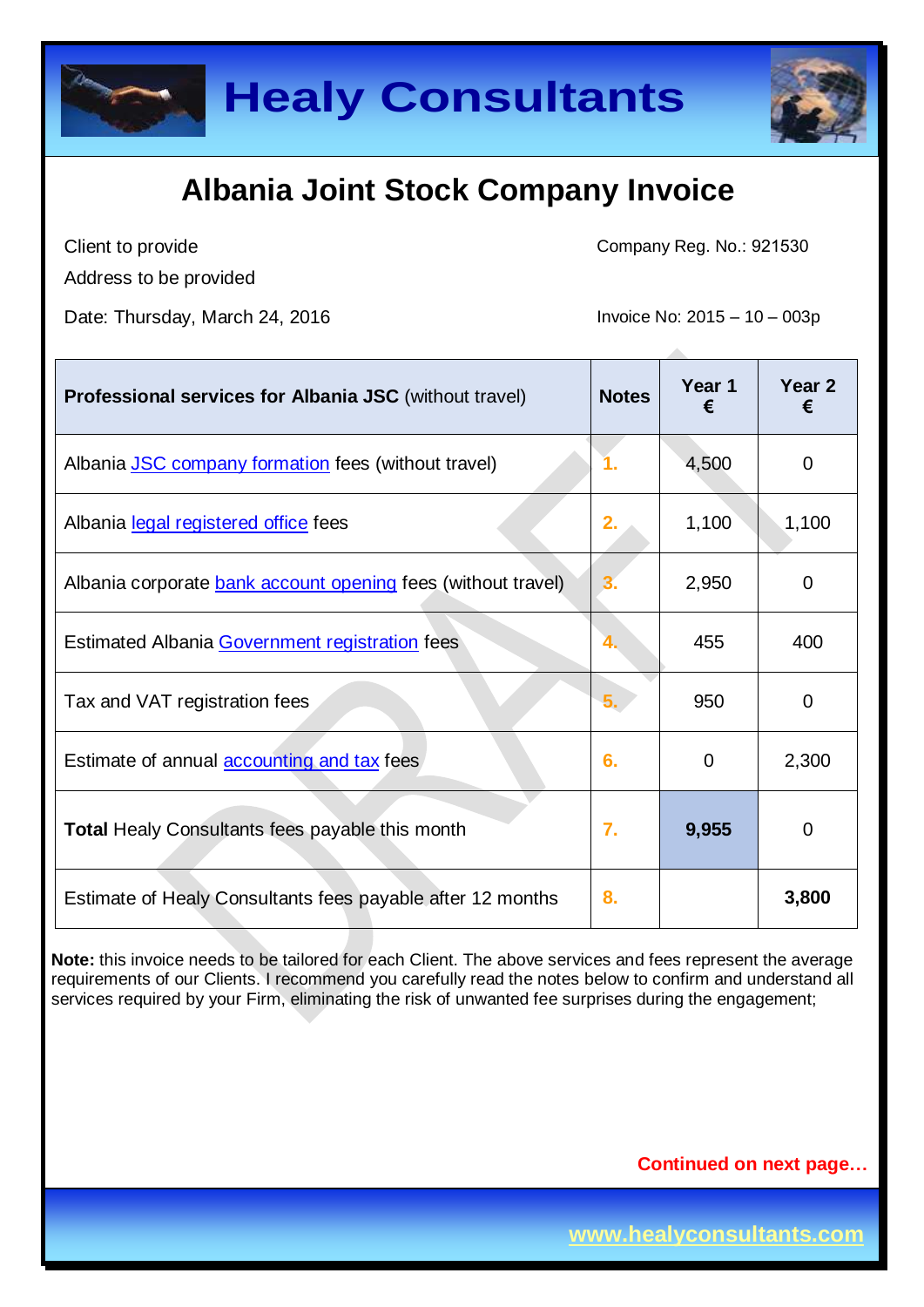

#### *Notes to invoice above*

**1.** Healy Consultants fees to efficiently and effectively complete Albania company registration within two [weeks](http://www.healyconsultants.com/albania-company-registration/fees-timelines/) by i) choosing the optimum regulatory license for our Client's business activities ii) reserving a company name with [National Registration Center](http://www.qkr.gov.al/nrc/Reserve_Subject_Name.aspx) (NRC) iii) settling our accountant and lawyer fees and iv) preparing a high quality company incorporation application for [NRC;](http://www.qkr.gov.al/nrc/default.aspx)

All [engagement fees](http://www.healyconsultants.com/company-registration-fees/) (click link) are agreed and paid up front and agree to the fees published on our country web pages. Consequently, there are no hidden fees, surprises or ambushes throughout the engagement. All engagement deadlines are agreed up front in the form of a [detailed](http://www.healyconsultants.com/index-important-links/example-project-plan/)  [project plan,](http://www.healyconsultants.com/index-important-links/example-project-plan/) mapping out [deliverables](http://www.healyconsultants.com/deliverables-to-our-clients/) by week throughout the engagement term;



Every week during the engagement, Healy Consultants will email our Client a detailed status [update.](http://www.healyconsultants.com/index-important-links/weekly-engagement-status-email/) Our Client is immediately informed of engagement problems together with solutions. Your dedicated engagement manager is reachable by phone, Skype, live chat and email and will communicate in your preferred language;

- **2.** In accordance with Albania [Civil Code Book One No. 7491 -](http://unpan1.un.org/intradoc/groups/public/documents/untc/unpan014893.pdf) 1991, an Albanian JSC shall as from the date of its incorporation have a legal registered office in Albania, to which all official government communications and notices may be addressed. To comply with this statutory requirement, Healy Consultants' Albania office will be the registered office address for your company. Thereafter, this address will be used to receive government correspondence including **i)** tax letters **ii)** notice of the legal annual return; and **iii)** all government communications. Most of our Clients wish to place [Healy Consultants'](http://www.healyconsultants.com/corporate-outsourcing-services/company-secretary-and-legal-registered-office/) office address on invoices, contracts, websites and business cards;
- **3.** Healy Consultants will be pleased to open an Albania corporate bank account without our Client travel. It is a time consuming task, and Healy Consultants will shelter our Client from the associated administrative challenges. As you can appreciate, it is a difficult task to obtain bank account approval through a newly formed company when shareholders, directors and bank signatories reside overseas. Healy Consultants will prepare a business plan for the bank to optimize the probability of corporate bank account approval. Depending on our Client's business and nationality, there is a 20% probability the banks will request a bank signatory to travel for a one-hour bank interview. Healy Consultants will try its best to negotiate with the bank for a travel exemption. If our Client must travel to Albania for corporate bank account opening, Healy Consultants will refund our Client €950;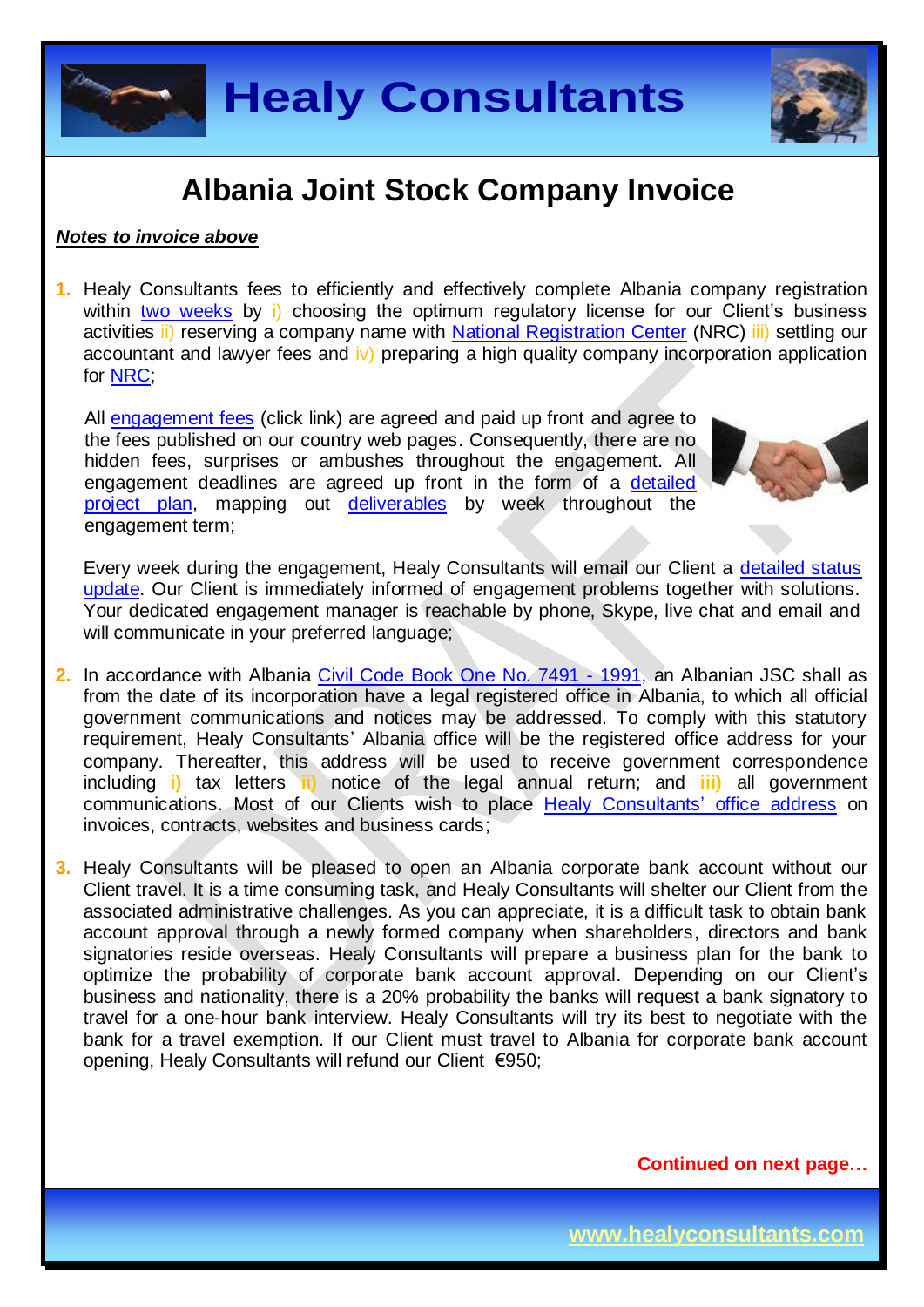



If our Client is not comfortable with only an Albania corporate bank account, Healy Consultants will be pleased to open [an international corporate bank account](http://www.healyconsultants.com/international-banking/) (click link) outside of Albania. Examples include New York, Germany, Liechtenstein, Austria, Bulgaria, South Africa, Australia, London, South America or Dubai. All banks will be top tier banks in these countries with excellent internet banking services. Example of our global banking partners include HSBC, Standard Chartered Bank, Citibank, Barclays, Standard bank, ANZ bank, VTB bank, UBS, Credit Suisse;

The banks enjoys ultimate power of approval of corporate bank account applications. Consequently, guaranteed success is outside of Healy Consultants' control. What is inside our control is the preparation and submission of a high quality bank application that maximizes the likelihood of approval. To date, we enjoy a 100% approval record because of our global [banking relationships](http://www.healyconsultants.com/international-banking/corporate-accounts/) and determination.

**MY INTESA SANPAOLO BANK** Albania





Global banks continue to tighten corporate bank account opening procedures, their internal compliance departments completing more thorough due diligence of Clients. Consequently, our Clients should expect the bank account approval period to take up to 4 weeks. Furthermore, global banks now require evidence of proof of business in the country where the corporate bank account will be, including sales contracts or lease agreement;

- **4.** This fee is an estimate of government costs payable during your Firm's engagement. For transparency purposes, all government fee payments will be supported by original receipts and invoices. Examples of government costs include **i)** company name search; **ii)** request for company registration with the [National Registration Center](http://www.qkr.gov.al/) (NRC); **iii)** obtain Unique Business Identification Number (UBIN); **iv)** register with the Municipality Bureau of Internal Revenue and **v)** prepare a company seal. Following engagement completion, Healy Consultants will refund our Client any excess of funds received over actual Government costs paid;
- **5.** In accordance with [Civil Code Book One No. 7491 -](http://unpan1.un.org/intradoc/groups/public/documents/untc/unpan014893.pdf) 1991, each entity must register for corporate tax and VAT at the [Albania Tax Authority.](https://www.tatime.gov.al/en-us/Pages/default.aspx) VAT registration is mandatory to companies with annual turnover exceeding €25,000;
- **6.** For an active trading company, these [accounting and tax](http://www.healyconsultants.com/albania-company-registration/accounting-legal/) fees are an estimate of Healy Consultants fees to efficiently and effectively discharge your annual company accounting and tax obligations. Following receipt of a set of draft accounting numbers from your company, Healy Consultants will more accurately advise accounting and tax fees. For a dormant company, Healy Consultants fees are only €950;

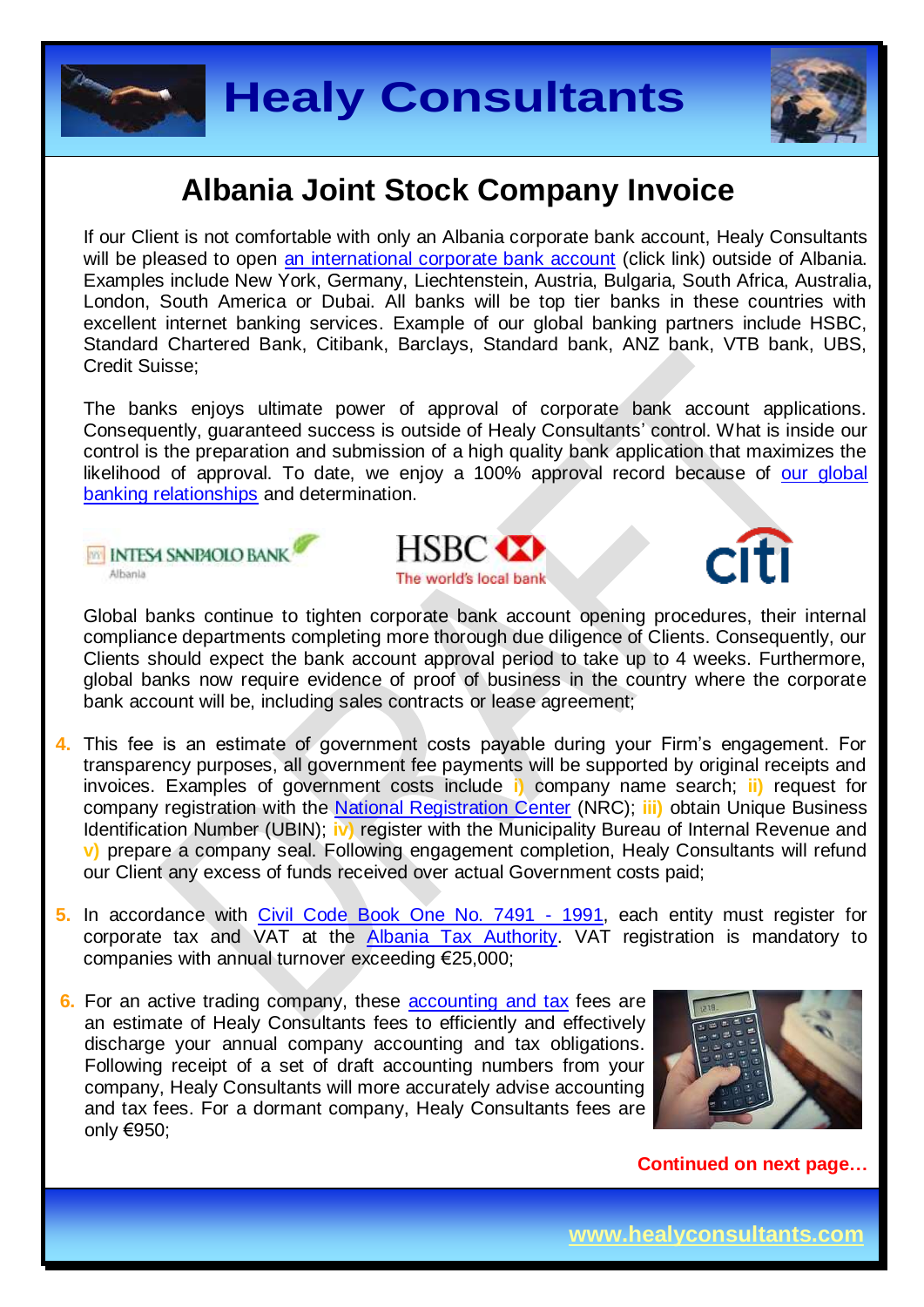



- **7.** All fees quoted in this invoice correspond to fees quoted [on Healy Consultants'](http://www.healyconsultants.com/company-registration-fees/) website. Please review this invoice carefully to identify errors. During the rush of the business day, it is possible that Healy Consultants inadvertently made fee calculation errors, typing errors or omitted services or omitted historic fee payments from Clients. In the unfortunate event you identify invoice errors, please revert to me directly re the same. I apologize in advance if I or my staff made invoice errors;
- **8.** Assuming our Clients re-engage Healy Consultants in year 2, this fee is an estimate of the fees payable next year, 12 months after the date of company registration;
- **9.** The fees quoted in this invoice are a prediction of the fees required to efficiently and effectively complete this engagement in a timely manner. If during the engagement Healy Consultants realizes that the project is more complex than anticipated, requiring a large additional investment of time, my Firm will revert to request additional fees. If Healy Consultants completes the engagement faster and more easily than expected, Healy Consultants is happy to refund some fees to our Client;
- **10.**Engage Healy Consultants to [project manage](http://www.healyconsultants.com/project-manage-engagements/) business set up in every country on the planet. We are the best in the [world](http://www.healyconsultants.com/best-in-the-world/) at what we do, timely completing [the A to Z](http://www.healyconsultants.com/a-to-z-of-business-set-up/) of every country engagement;
- **11.**In accordance with [Civil Code Book One No. 7491 -](http://unpan1.un.org/intradoc/groups/public/documents/untc/unpan014893.pdf) 1991, the minimum issued share capital of €30 must be deposited to the company cumulative bank account prior to incorporation. To optimize engagement efficiency and minimize delays, Healy Consultants is happy to deposit these funds on behalf of our clients;
- **12.**If our Client and Healy Consultants properly plan this engagement, our Clients' will *not* have to travel during this engagement. Healy Consultants will efficiently and effectively complete company registration and corporate bank account opening in a timely manner without our Client presence. Instead, our Client will need to **i)** sign and get documents legalized in the embassy in their country of origin and **ii)** courier the originals to Healy Consultants office;



13. Depending on our Client's business and nationality, the Albanian Government may require a special regulatory license to carry on your business in the country. Healy Consultants will assist our Client secure license approval; there may be additional engagement fees. However, the Government enjoys ultimate power of approval of company registrations and business licenses;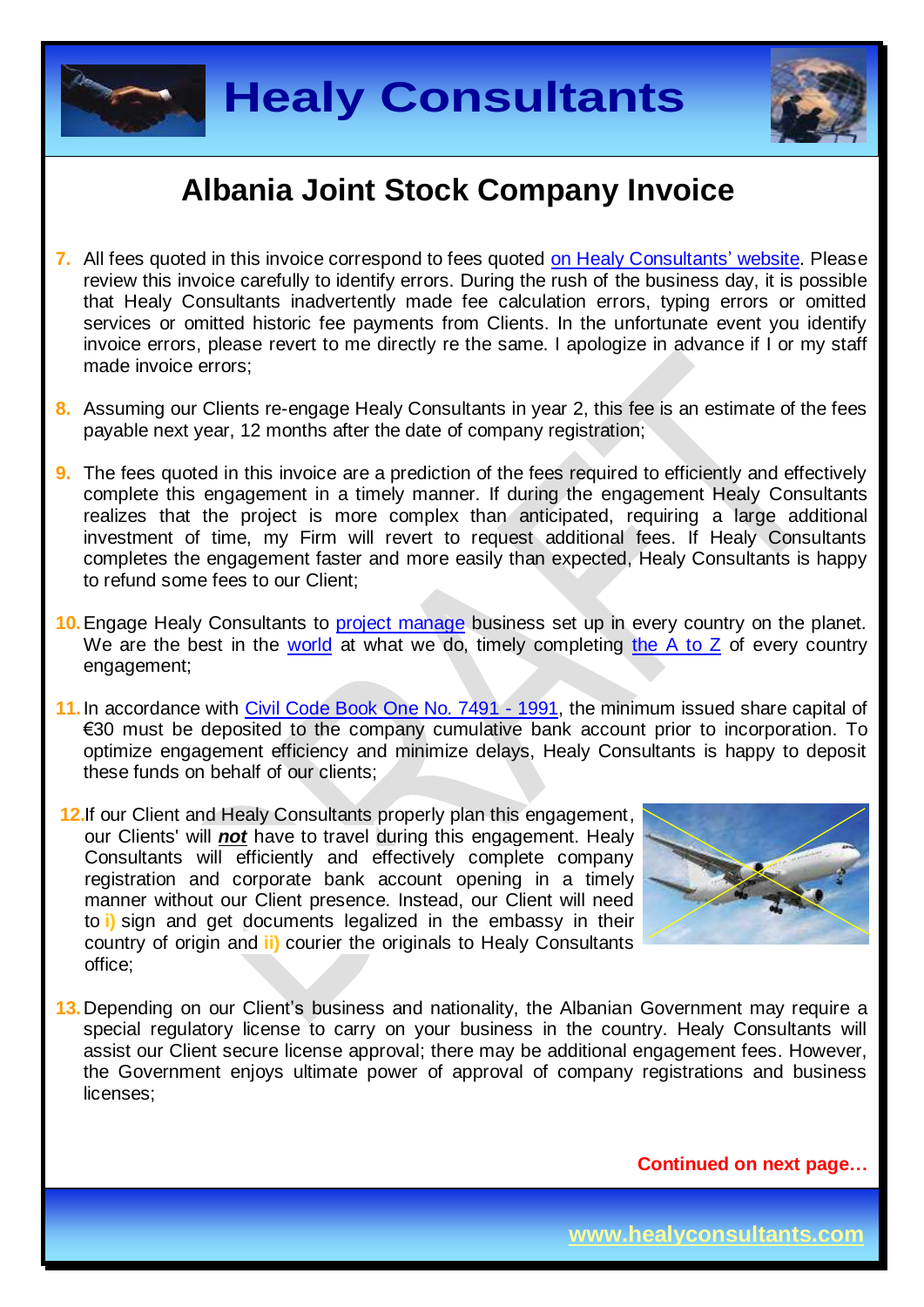



- **14.** If our Client requires nominee shareholder and director services [\(click link\),](http://www.healyconsultants.com/corporate-outsourcing-services/nominee-shareholders-directors/) Healy Consultants will be pleased to assist. Our fee for professional, passive nominee corporate shareholder amounts to €2,100 per annum. Our fee to be both nominee director and shareholder amounts to €6,600 per annum. Being the sole shareholders and sole director of a Client's company exposes Healy Consultants to reputation, litigation and financial risk;
- 15. If required, Healy Consultants will be pleased to assist your firm to secure employee [visa](http://www.healyconsultants.com/europe-incorporation/secure-an-eu-visa/) approvals. Our fee is €2,950 for the first employee, €1,950 for the second employee, €950 per employee thereafter. Our employee visa fees includes preparation of a quality visa application and submitting to the correct Government immigration officers. The Government enjoys ultimate power of approval of visa applications. Consequently, guaranteed success is outside of Healy Consultants' control. What is inside our control is the preparation and submission of a high quality immigration visa application that maximizes the likelihood of visa approval;
- **16.**Some of our Clients request Healy Consultants to provide temporary shared [office space](http://www.healyconsultants.com/virtual-office/) for 6 months until their preferred business premises is found. If your Firm requires this service, our one-time fee is €950. Monthly rental thereafter is paid directly to the landlord, independently of Healy Consultants;
- **17.**Monthly, quarterly and mid-year Government tax obligations include monthly and quarterly payroll reporting, VAT and corporation tax return filing. If you need our help, Healy Consultants can complete monthly Government reporting for a monthly fee of €860. Healy Consultants monthly support will include i) receive in dropbox the monthly invoices from our client ii) label monthly bank statement transactions iii) preparation and submission of VAT returns and iv) submission of monthly employee payroll reporting;
- **18.**It is important our Clients are aware of their personal and corporate tax obligations in their country of residence and domicile. Let us know if you need Healy Consultants help to clarify your local and international annual tax reporting obligations;
- **19.**During the engagement, shareholders and directors' documents may need to be translated into the local language; before the Government and Bank approves company registration and corporate bank account opening respectively. Consequently, our Client should budget for possible additional translation and embassy attestation fees. Either our Client or Healy Consultants can complete this administrative task;

As always, Healy Consultants will negotiate with all third parties to eliminate or reduce additional engagement costs. For transparency purposes, all third party fee payments will be supported by original receipts and invoices. Examples of possible third party payments include **i)** embassy fees **ii)** notary public costs **iii)** official translator fees;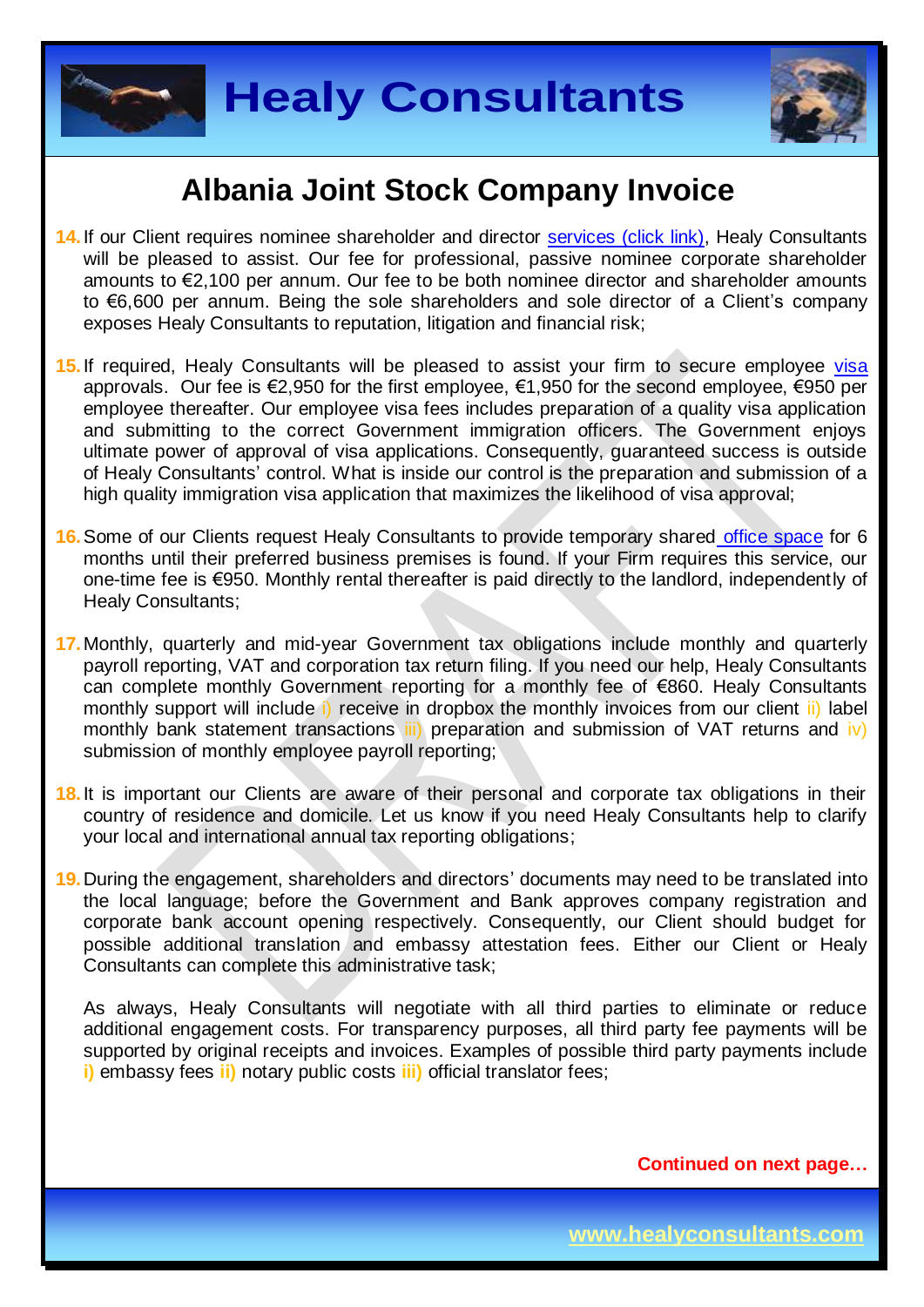



- **20.**Some of our Clients require an [immediate country](http://www.healyconsultants.com/turnkey-solutions/) solution. With this strategy, within a day Healy Consultants can supply our Client **i)** an existing dormant Albania company number and **ii)** an already approved Albania corporate bank account number and **iii)** a business address. Turnkey solutions are attractive to those entrepreneurs who wish to immediately close a country deal, sign a contract or invoice a customer;
- **21.**As stipulated on our [business website](http://www.healyconsultants.com/) and in section 3 of our engagement letter, Healy Consultants will only commence the engagement following **i)** settlement of our fees and **ii)** completion and signing of our legal engagement letter;
- **22.**Healy Consultants will only incorporate your company after 75% of [due diligence](http://www.healyconsultants.com/due-diligence/)  [documentation](http://www.healyconsultants.com/due-diligence/) is received by email. Healy Consultants will only open a corporate bank account after 100% of the Client's original due diligence documentation is received by courier;
- 23. During the annual renewal engagement with our Client, our in-house Legal and Compliance [Department](http://www.healyconsultants.com/about-us/key-personnel/cai-xin-profile/) reviews the quality and completeness of our Client file. Consequently, Healy Consultants may revert to our Client to ask for more up to date [due diligence documentation;](http://www.healyconsultants.com/due-diligence/)
- **24.**To assist our Clients to minimize foreign exchange costs, we offer the payment in SG\$, Euro, Pounds or US\$. Kindly let me know in which currency your Firm prefers to settle our fees and I will send an updated invoice, thank you;
- **25.**Some of our Clients engage Healy Consultants to [recruit](http://www.healyconsultants.com/corporate-outsourcing-services/how-we-help-our-clients-recruit-quality-employees/) local employees. We have a lot of experience in this area and we are quite skilled at securing quality candidates for our Clients;
- 26. To efficiently and effectively complete your engagement in a timely manner, we recommend your Firm transfers these funds to Healy Consultants corporate bank account. Thereafter, our Incorporation and Banking Team will aggressively advance your engagement, providing your Firm daily feedback as to engagement status. I would be grateful if you email us the bank transfer advice slip to enable my Accounting Department to accurately and timely identify bank receipts:

DBS USD bank details-Healy Consul Double click on the attachment included here!

**Continued on next page…**

**www.healyconsultants.com**